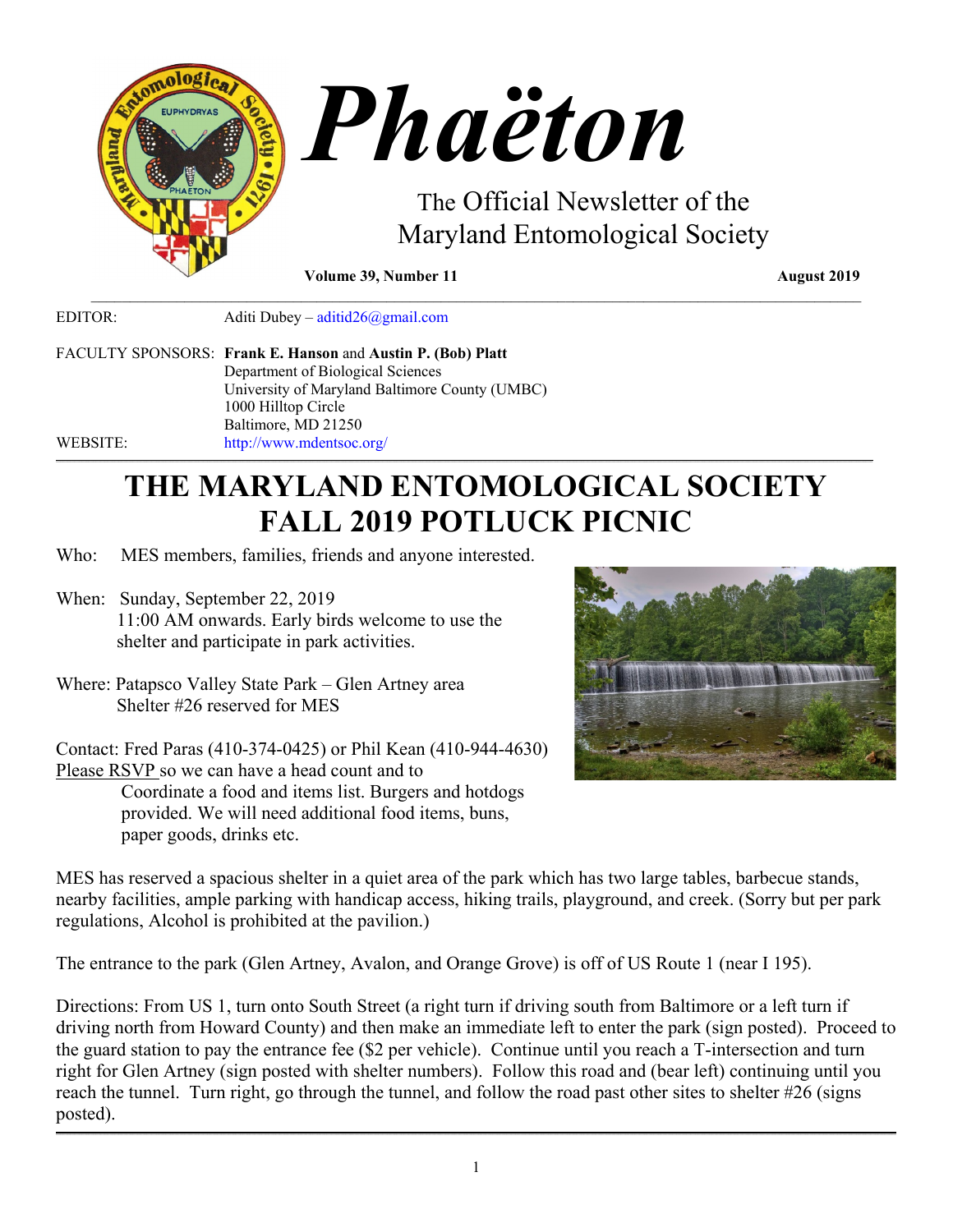#### $\mathcal{L} = \{ \mathcal{L} = \{ \mathcal{L} = \{ \mathcal{L} = \{ \mathcal{L} = \{ \mathcal{L} = \{ \mathcal{L} = \{ \mathcal{L} = \{ \mathcal{L} = \{ \mathcal{L} = \{ \mathcal{L} = \{ \mathcal{L} = \{ \mathcal{L} = \{ \mathcal{L} = \{ \mathcal{L} = \{ \mathcal{L} = \{ \mathcal{L} = \{ \mathcal{L} = \{ \mathcal{L} = \{ \mathcal{L} = \{ \mathcal{L} = \{ \mathcal{L} = \{ \mathcal{L} = \{ \mathcal{L} = \{ \mathcal{$ **WELCOME TO NEW MEMBERS**

MES welcomes the following new members to the Society:

**Leslie F. Miller – Baltimore, MD**

#### **HONORING MEMBER DONORS**

MES wishes to honor the following members who made charitable donations along with their recent membership renewals. These donations help with the printing and mailing of *The Maryland Entomologist*.

**Leslie F. Miller \_\_\_\_\_\_\_\_\_\_\_\_\_\_\_\_\_\_\_\_\_\_\_\_\_\_\_\_\_\_\_\_\_\_\_\_\_\_\_\_\_\_\_\_\_\_\_\_\_\_\_\_\_\_\_\_\_\_\_\_\_\_\_\_\_\_\_\_\_\_\_\_\_\_\_\_\_\_\_\_\_\_\_\_\_\_\_\_\_\_\_\_\_\_\_\_\_\_\_\_\_\_\_\_\_\_\_\_\_\_\_\_\_\_\_\_\_\_\_\_\_\_\_\_\_\_\_\_\_\_\_\_\_\_\_\_\_\_\_\_\_\_\_\_\_\_\_\_\_\_\_\_\_\_\_\_\_\_\_\_\_\_\_\_\_\_\_\_**

# **FREE INTRODUCTORY ENTOMOLOGY COURSE**

## **Bugs 101: Insect-Human Interactions**

The University of Alberta is offering a free online 14-week introductory entomology course: "Bugs 101: Insect-Human Interactions".

A press release about the course can be viewed [here.](https://edmontonjournal.com/news/local-news/free-online-u-of-a-course-teaches-value-of-bugs%20.)

The course runs continuously and can be entered at any time.

The course and course information can be accesse[d here.](https://www.coursera.org/learn/bugs-101%20.)

#### **\_\_\_\_\_\_\_\_\_\_\_\_\_\_\_\_\_\_\_\_\_\_\_\_\_\_\_\_\_\_\_\_\_\_\_\_\_\_\_\_\_\_\_\_\_\_\_\_\_\_\_\_\_\_\_\_\_\_\_\_\_\_\_\_\_\_\_\_\_\_\_\_\_\_\_\_\_\_\_\_\_\_\_\_\_\_\_\_\_\_\_\_\_\_\_\_\_\_\_\_\_\_\_\_\_\_\_\_\_\_\_\_\_\_\_\_\_\_\_\_\_\_\_\_\_\_\_\_\_\_\_\_\_\_\_\_\_\_\_\_\_\_\_\_\_\_\_\_\_\_\_\_\_\_\_\_\_\_\_\_\_\_\_\_\_\_\_\_ 2019 ALL BUGS GOOD AND BAD WEBINAR SERIES**

This webinar series discusses troublesome insects such as invasive ants, landscape, vegetable and household pests, as well as beneficial insects such as native pollinators. Webinars are held on the first Friday of every month at 2PM EST.

# **Fri, 6 September; 2:00 p.m.**

Topic: Ouch! Red imported fire ants in the landscape Speaker: Dr. Tim Davis, UGA Extension

#### **Fri, 4 October; 2:00 p.m.**

Topic: Scale insects on ornamental plants Speaker: Dr. Jeremy Pickens, Alabama Extension

Information about upcoming webinars and archives of previous recordings can be found at [https://articles.extension.org/pages/74786/2019-all-bugs-good](https://articles.extension.org/pages/74786/2019-all-bugs-good-and-bad-webinar-series)[and-bad-webinar-series](https://articles.extension.org/pages/74786/2019-all-bugs-good-and-bad-webinar-series).

#### **\_\_\_\_\_\_\_\_\_\_\_\_\_\_\_\_\_\_\_\_\_\_\_\_\_\_\_\_\_\_\_\_\_\_\_\_\_\_\_\_\_\_\_\_\_\_\_\_\_\_\_\_\_\_\_\_\_\_\_\_\_\_\_\_\_\_\_\_\_\_\_\_\_\_\_\_\_\_\_\_\_\_\_\_\_\_\_\_\_\_\_\_\_\_\_\_\_\_\_\_\_\_\_\_\_\_\_\_\_\_\_\_\_\_\_\_\_\_\_\_\_\_\_\_\_\_\_\_\_\_\_\_\_\_\_\_\_\_\_\_\_\_\_\_\_\_\_\_\_\_\_\_\_\_\_\_\_\_\_\_\_\_\_\_\_\_\_\_ NATURAL HISTORY SOCIETY OF MARYLAND UPCOMING EVENTS**

**Sat, 24 August 2019; 9:00 am – 2:00 p.m.** Insect Study Merit Badge Class

# **2 -23 February 2020; (4 sessions)** Entomology 101

To register for events and for more information, go to [https://marylandnature.org/.](https://marylandnature.org/)

#### $\mathcal{L} = \{ \mathcal{L} = \{ \mathcal{L} = \{ \mathcal{L} = \{ \mathcal{L} = \{ \mathcal{L} = \{ \mathcal{L} = \{ \mathcal{L} = \{ \mathcal{L} = \{ \mathcal{L} = \{ \mathcal{L} = \{ \mathcal{L} = \{ \mathcal{L} = \{ \mathcal{L} = \{ \mathcal{L} = \{ \mathcal{L} = \{ \mathcal{L} = \{ \mathcal{L} = \{ \mathcal{L} = \{ \mathcal{L} = \{ \mathcal{L} = \{ \mathcal{L} = \{ \mathcal{L} = \{ \mathcal{L} = \{ \mathcal{$ **FRIENDS OF PATUXENT POLLINATOR FESTIVAL**

**Sat, 21 September 10 a.m. – 2 p.m.**

Join the Friends of Patuxent as they celebrate the magnificent

pollinators of North America. See biologists and volunteers tag monarch butterflies. Discover how domestic and native bees sustain your environment. Join a guided nature walk. Children and family fun activities. Please click on the link below for more information and free registration.

[https://www.eventbrite.com/e/pollinator-festival-2019](https://www.eventbrite.com/e/pollinator-festival-2019-registration-66800436905) [registration-66800436905](https://www.eventbrite.com/e/pollinator-festival-2019-registration-66800436905) 

### **HOWARD COUNTY BIRD CLUB DICK SMITH MEMORIAL BUTTERFLY WALK**

 $\mathcal{L} = \{ \mathcal{L} = \{ \mathcal{L} = \{ \mathcal{L} = \{ \mathcal{L} = \{ \mathcal{L} = \{ \mathcal{L} = \{ \mathcal{L} = \{ \mathcal{L} = \{ \mathcal{L} = \{ \mathcal{L} = \{ \mathcal{L} = \{ \mathcal{L} = \{ \mathcal{L} = \{ \mathcal{L} = \{ \mathcal{L} = \{ \mathcal{L} = \{ \mathcal{L} = \{ \mathcal{L} = \{ \mathcal{L} = \{ \mathcal{L} = \{ \mathcal{L} = \{ \mathcal{L} = \{ \mathcal{L} = \{ \mathcal{$ 

## **Sun, 1 September 10.30 a.m.**

Meet at Elkhorn Garden Plots.

Enjoy searching for late-summer butterflies with instruction on their identification. Easy walking on mowed paths around the community garden plots and Elkhorn meadow. We will continue on paved paths and mowed areas near the right-ofway alongside open, flowering, wet meadows and brushy hillsides. Bring close-focus binoculars to view nectaring behavior. Cancelled if raining or overcast. No facilities. Leader: Linda Hunt.\

Find more information at

[https://www.howardbirds.org/howard/hcevents.php#fieldtrips](https://www.howardbirds.org/howard/hcevents.php%23fieldtrips)  $\mathcal{L} = \{ \mathcal{L} = \{ \mathcal{L} = \{ \mathcal{L} = \{ \mathcal{L} = \{ \mathcal{L} = \{ \mathcal{L} = \{ \mathcal{L} = \{ \mathcal{L} = \{ \mathcal{L} = \{ \mathcal{L} = \{ \mathcal{L} = \{ \mathcal{L} = \{ \mathcal{L} = \{ \mathcal{L} = \{ \mathcal{L} = \{ \mathcal{L} = \{ \mathcal{L} = \{ \mathcal{L} = \{ \mathcal{L} = \{ \mathcal{L} = \{ \mathcal{L} = \{ \mathcal{L} = \{ \mathcal{L} = \{ \mathcal{$ 

# **NEW EBOOK: LEAFMINERS OF NORTH AMERICA**



In June 2019, Charley Eiseman completed the first edition of *Leafminers of North America*, which covers all the described insects in the continental US and Canada that are known to mine leaves for at least part of their development. It also includes all of the undescribed species and "known unknowns" that I'm aware of. As explained in the links below, it currently

exists only in digital form, so that updated versions can be released regularly.

[https://bugtracks.wordpress.com/2019/06/11/complete](https://bugtracks.wordpress.com/2019/06/11/complete-leafminer-guide-now-available/)[leafminer-guide-now-available/](https://bugtracks.wordpress.com/2019/06/11/complete-leafminer-guide-now-available/) <http://charleyeiseman.com/leafminers/>

The self-published e-book is 1857 pages long (plus a 54-page table of contents, 20-page glossary, and 68-page bibliography), illustrated with thousands of color photographs. The book begins with a 30-page overview of the natural history and terminology of leafminers, followed by over 100 pages about their parasitoids and predators, and then nearly 250 pages devoted to overviews of all the different groups of leaf-mining insects, supplemented with photographs of adult and immature stages. These introductory chapters include checklists of the described species of North American leafminers: 37 sawfly species, over 200 beetles, several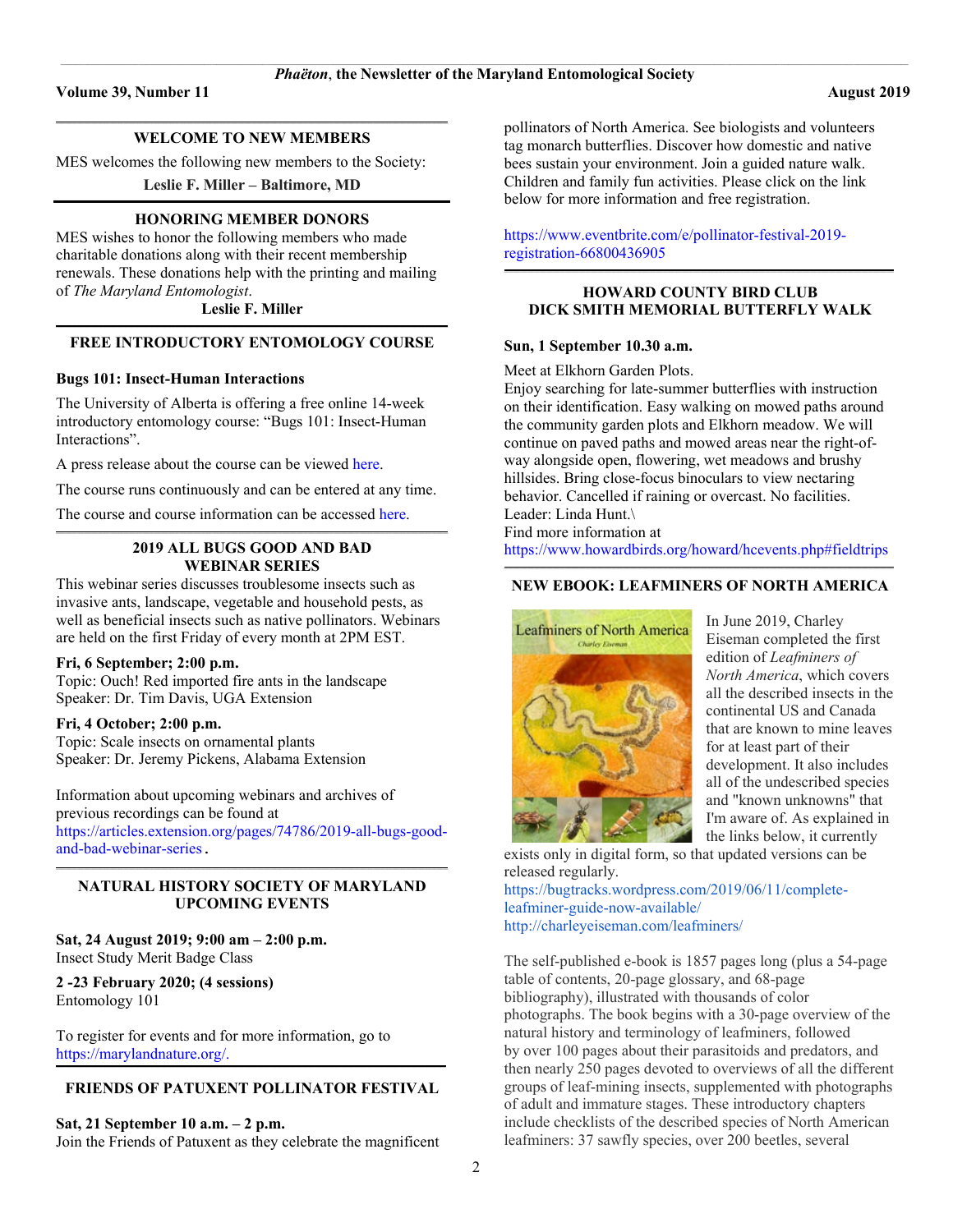#### **Volume 39, Number 11 August 2019**

hundred flies, and over 1200 moths. The remainder of the book consists of photographically illustrated dichotomous keys to leaf mines organized by hostplant genus, along with species accounts detailing the larval habits, hostplant species, and geographic distribution. Literature references are provided throughout.

#### **\_\_\_\_\_\_\_\_\_\_\_\_\_\_\_\_\_\_\_\_\_\_\_\_\_\_\_\_\_\_\_\_\_\_\_\_\_\_\_\_\_\_\_\_\_\_\_\_\_\_\_\_\_\_\_\_\_\_\_\_\_\_\_\_\_\_\_\_\_\_\_\_\_\_\_\_\_\_\_\_\_\_\_\_\_\_\_\_\_\_\_\_\_\_\_\_\_\_\_\_\_\_\_\_\_\_\_\_\_\_\_\_\_\_\_\_\_\_\_\_\_\_\_\_\_\_\_\_\_\_\_\_\_\_\_\_\_\_\_\_\_\_\_\_\_\_\_\_\_\_\_\_\_\_\_\_\_\_\_\_\_\_\_\_\_\_\_ NEW BOOK: FIELD GUIDE TO THE FLOWER FLIES OF NORTHEASTERN NORTH AMERICA**

Skevington, J.H., Locke, M.M., Young, A.D., Moran, K., Crins, W.J., and Marshall, S.A.: *Field Guide to the Flower Flies of Northeastern North America*

In mid-May this year, *Field Guide to the Flower Flies of Northeastern North America* was published [\(https://press.princeton.edu/titles/14224.html\)](https://press.princeton.edu/titles/14224.html). This book covers all syrphids found from Tennessee north to the high Arctic (including Greenland) and west to roughly the



Mississippi River. All 413 known species from this region are included in the guide. In addition to providing identification information on the species, it includes many previously unpublished things (new synonyms, new combinations, undescribed species, DNA evidence for taxonomic decision making, etc.). The book includes many photos of each species (both lab and field photos), maps that include dots for the exact records as well as predictive ranges, silhouettes

showing the actual size of the animals, ecological information, etc. There is also an extensive morphology section, glossary, checklist and bibliography. It is published by Princeton and available from most book sellers (including Amazon, Indigo, Veldshop, Pemberley, etc.).



Looking for an easy way to stay up-to-date on entomology? [Subscribe](http://send.entsoc.org/link.cfm?r=DKvCmbwSA2BQ3mT4gxit9w%7E%7E&pe=qgs756rdZGHVzil22Cqcfez9wkcBfzH29lUH546UCb5LF0jP8O-6IfF7ZICyK0PGP_-uqMdWKetyZG4RmkTROA%7E%7E&t=INSERT_TRACKING_ENCID) to ESA's blog, *Entomology Today*!

> Research News Entomological research highlights



The Entomology Profession Insights and commentary on unique issues facing entomologists



Amazing Insects Stories of the weird and wonderful, and answers to common bug questions



Science Policy and Outreach Policy updates and science communication



Subscribing is a great way to stay informed on a range of entomology topics, so don't wait any longer – sign up today!

## **2018/2019 PROPOSED MES EVENT SCHEDULE**

Regular MES lecture/meetings are held at the University of Maryland Baltimore County (UMBC) on the 3rd Friday of each of 6 months coinciding with UMBC's academic year. Proposed events for the upcoming MES membership year are:

Oct 19: Dr. Mike Turrell Nov 16: Frederick Paras Feb 15: Patricia Nichols Mar 15: Linda Hunt & Kevin Hefferman Apr 19: Mike Blackburn, USDA May 17: Members' & Students' Presentations & Elections Jul 12-14: MES BugBlitz Sep 22: Member's Picnic

## **OCT 2018-SEP 2019 MES MEMBERSHIP YEAR OFFICERS**

President Frederick Paras Vice President Philip J. Kean Secretary Janet A. Lydon Historian (vacant) E-newsletter Editors Aditi Dubey

Treasurer Edgar A. Cohen, Jr. Faculty Sponsors Frank E. Hanson & Austin P. Platt Journal Editor Eugene J. Scarpulla

#### **\_\_\_\_\_\_\_\_\_\_\_\_\_\_\_\_\_\_\_\_\_\_\_\_\_\_\_\_\_\_\_\_\_\_\_\_\_\_\_\_\_\_\_\_\_\_\_\_\_\_\_\_\_\_\_\_\_\_\_\_\_\_\_\_\_\_\_\_\_\_\_\_\_\_\_\_\_\_\_\_\_\_\_\_\_\_\_\_\_\_\_\_\_\_\_\_\_\_\_\_\_\_\_\_\_\_\_\_\_\_\_\_\_\_\_\_\_\_\_\_\_\_\_\_\_\_\_\_\_\_\_\_\_\_\_\_\_\_\_\_\_\_\_\_\_\_\_\_\_\_\_\_\_\_\_\_\_\_\_\_\_\_\_\_\_\_ SUBMITTAL DEADLINES**

September 2019 issue of the *Phaëton*: Please send member news items by 13<sup>th</sup> September 2019. Send e-newsletter drafts to Addie at  $\frac{adiid26(\omega)$ gmail.com.